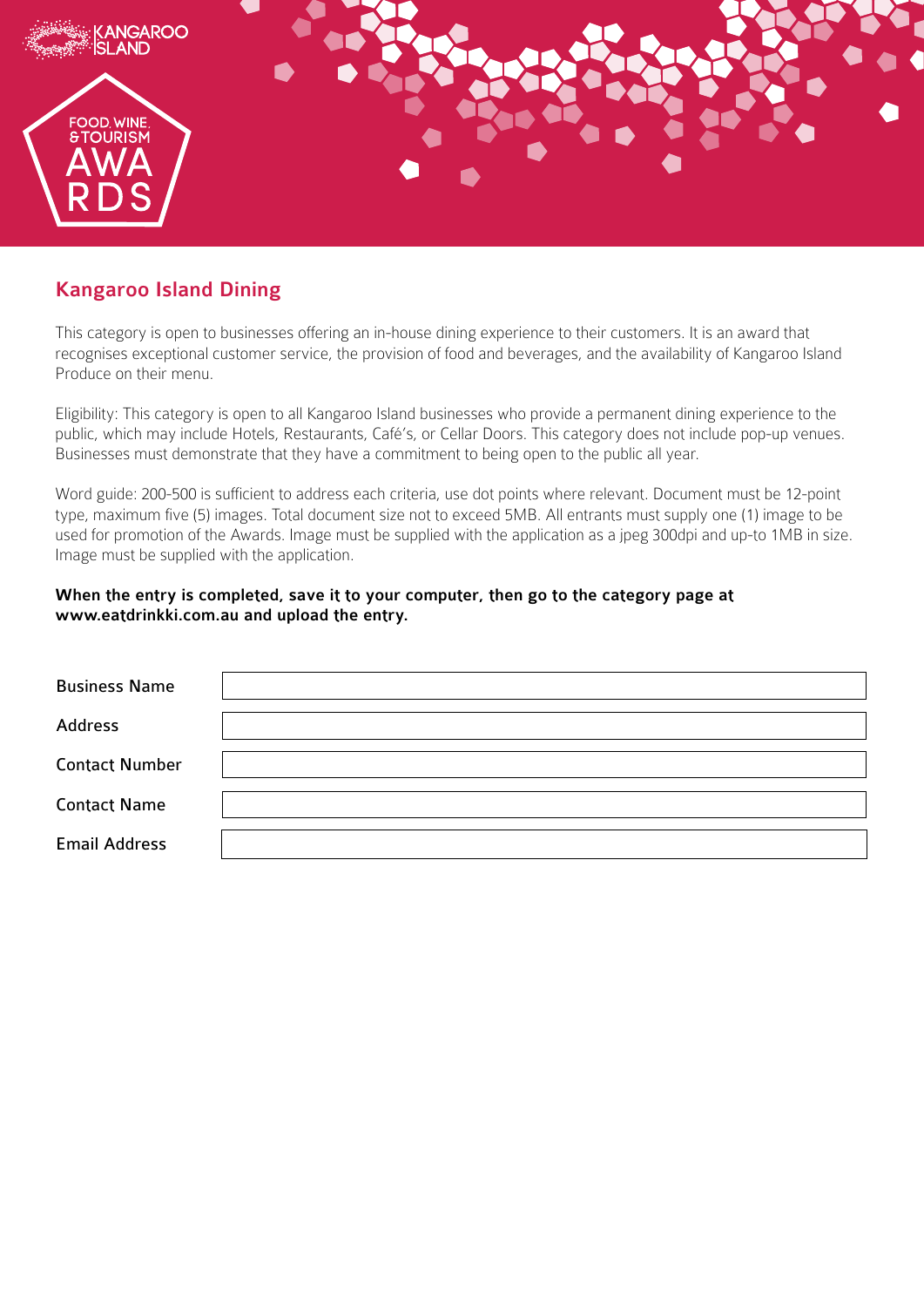

## Questions to be answered on submission

Describe your business and please demonstrate your eligibility for this criteria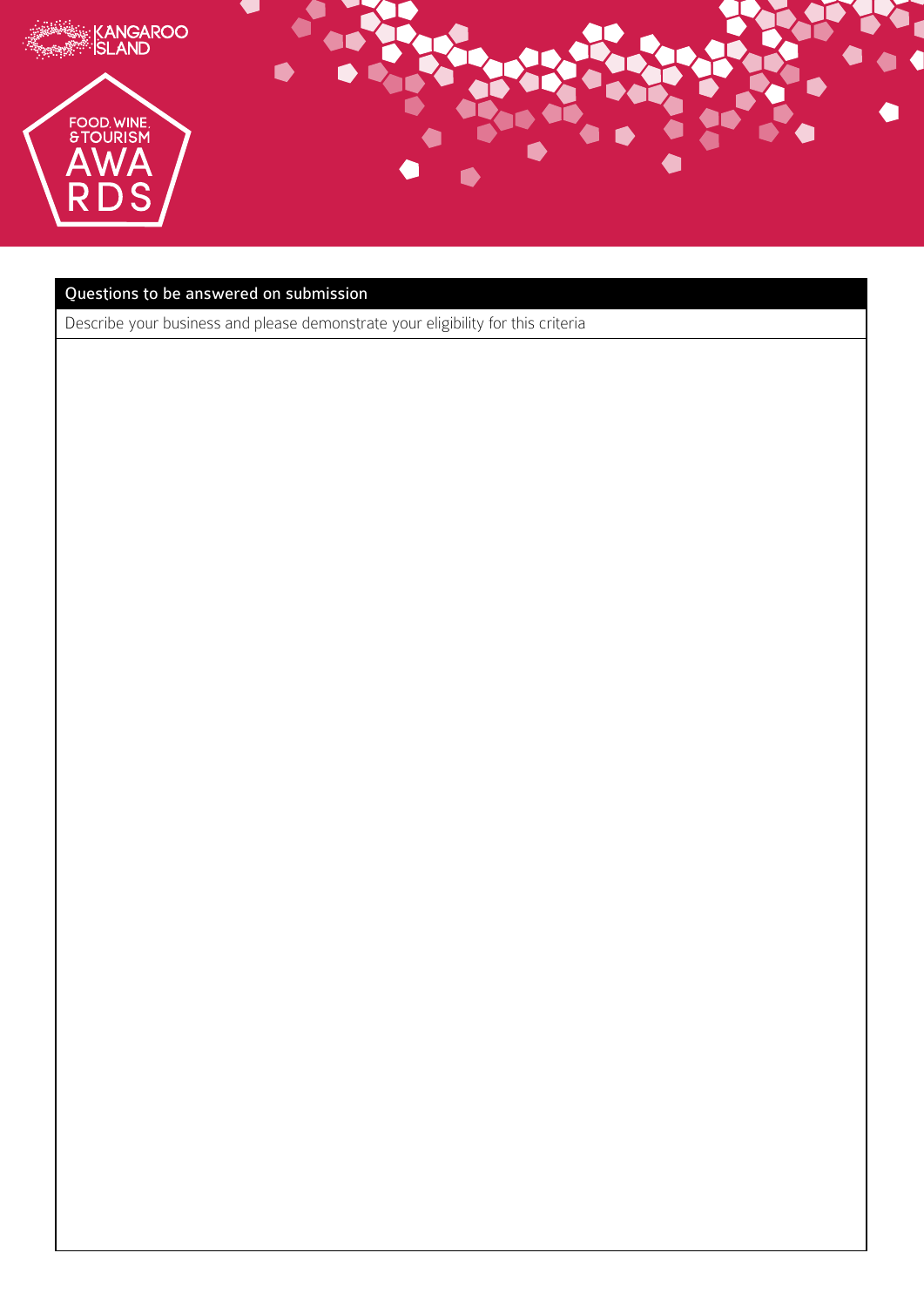

What regional produce do you showcase?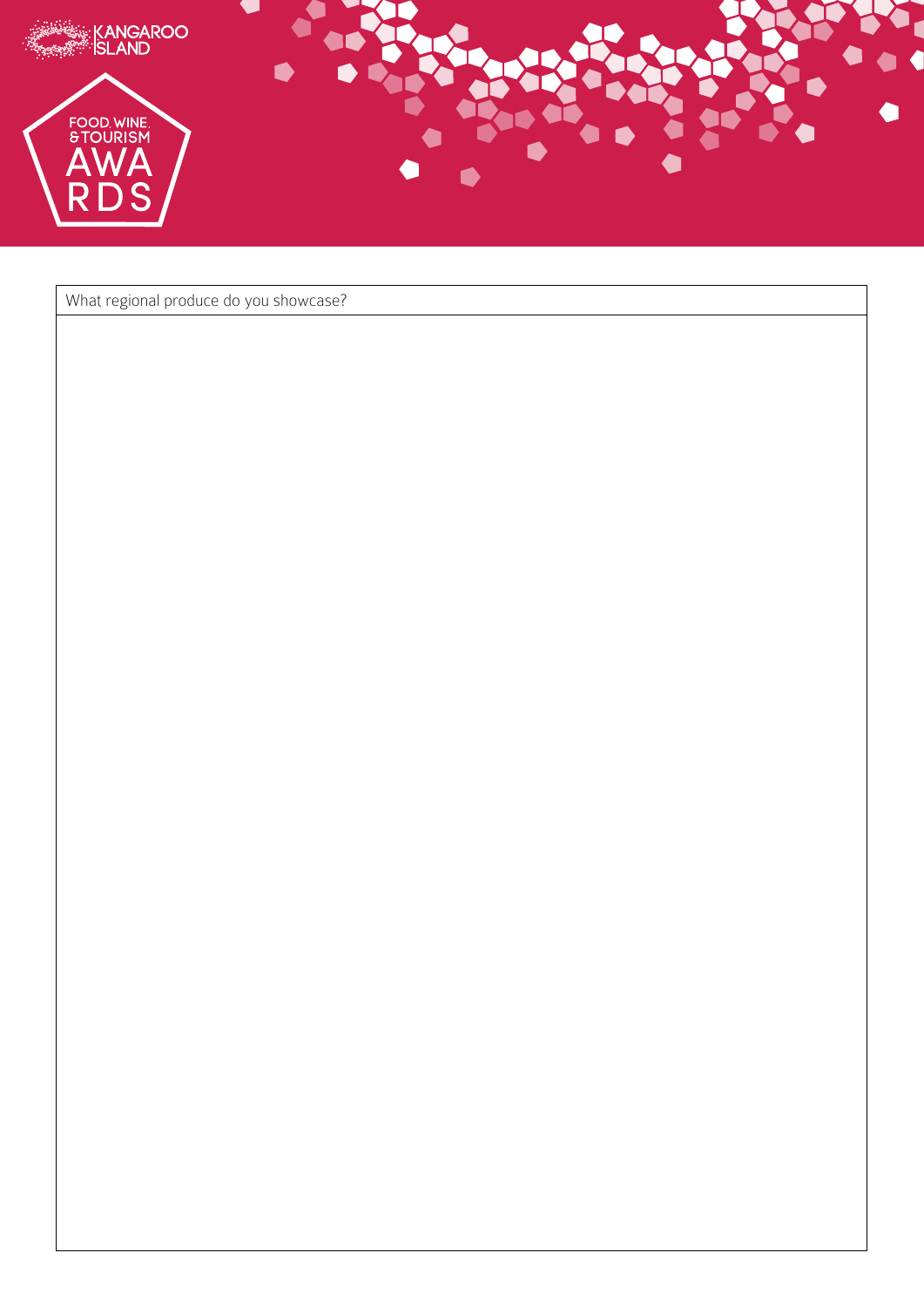

How do you showcase the Kangaroo Island Brand?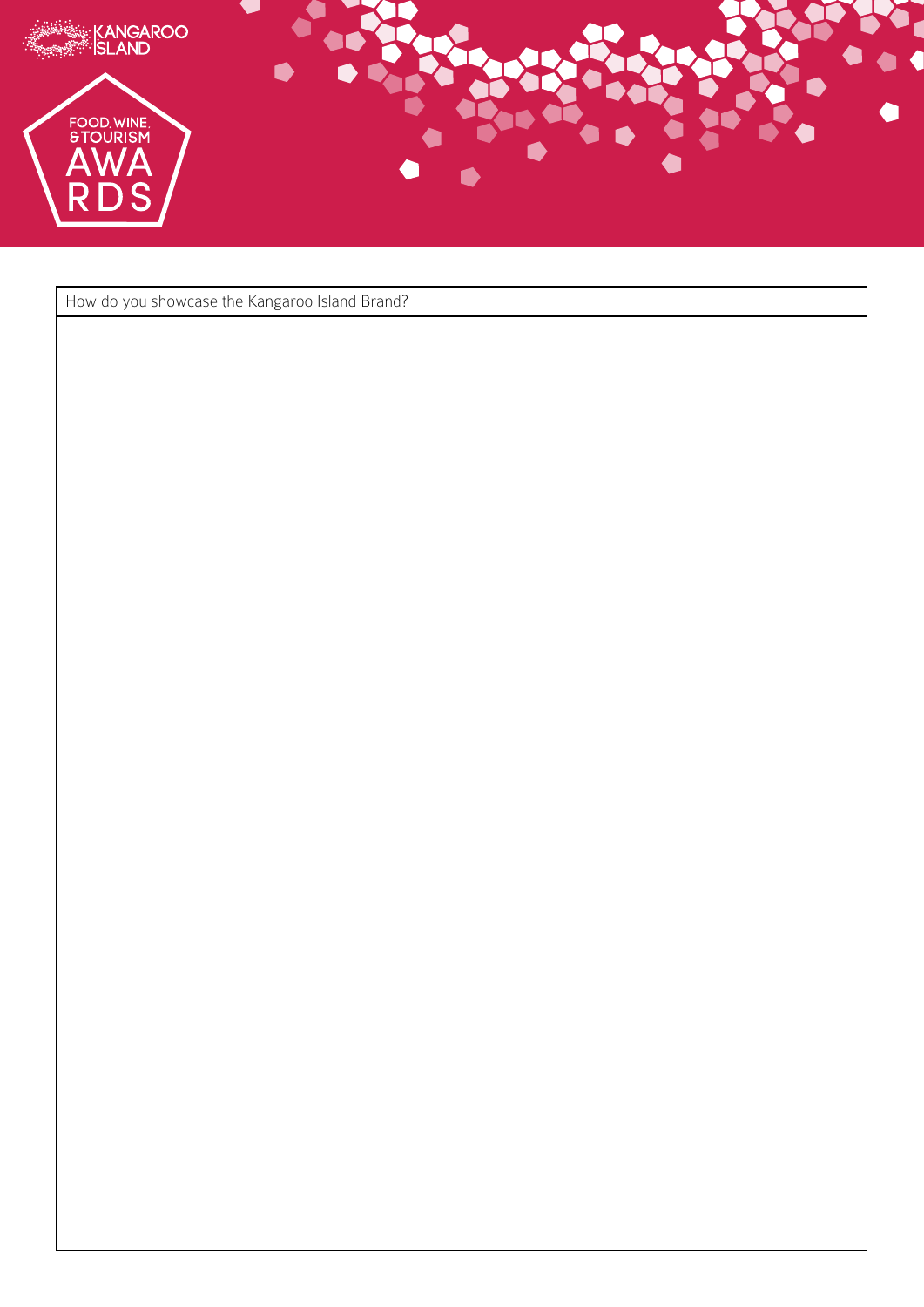

How do you ensure or deliver consistent customer service?